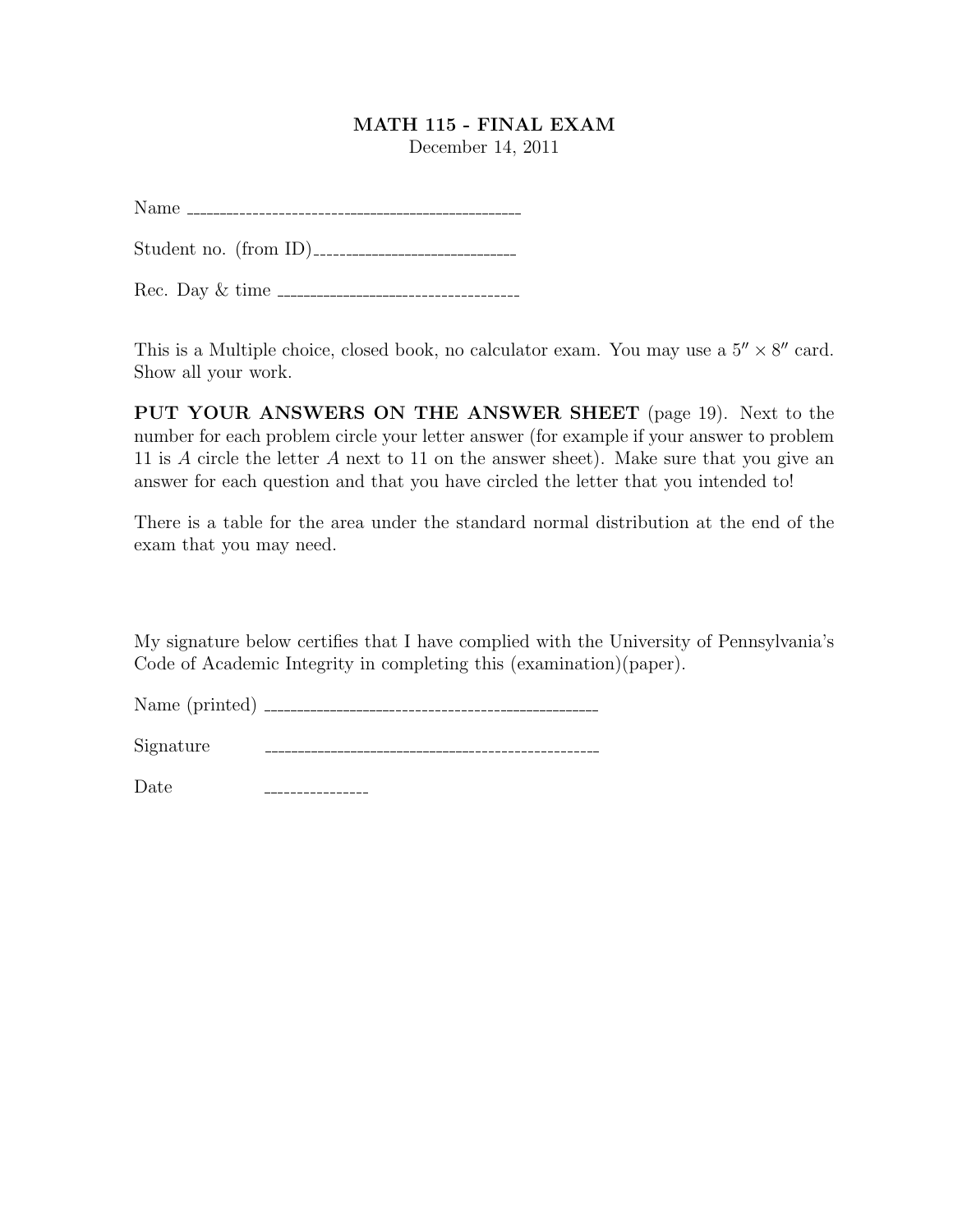1.  $X$  is a continuous random variable on the interval  $[0,1]$  whose density function is of the form  $k(1-x)$  for some constant k. What is Var(X)? A.  $1/2$  B.  $1/3$  C.  $1/6$  D.  $1/9$  E.  $1/12$  F.  $1/18$  G.  $\sqrt{2}/6$  $\frac{2}{6}$  H.  $\sqrt{3}/6$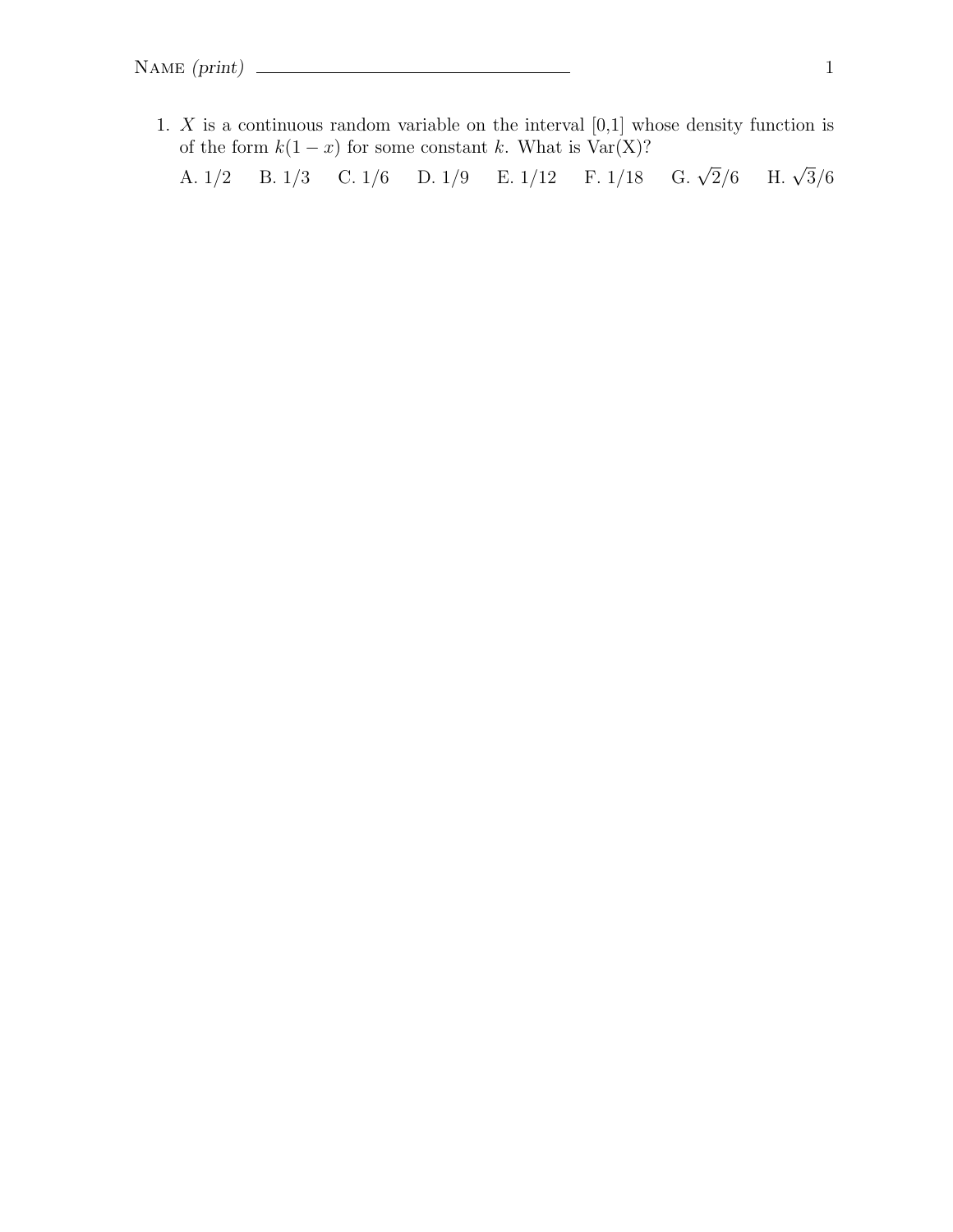2. A Geiger counter clicks, on the average, every 20 seconds. (The number of clicks is a Poisson process.) It is known that during one particular minute the counter clicked at most 3 times. What is the pobability that the number of clicks during that minute was at least 2?

| A. $4/13$    | B. 9/13        | C. $12/13$    | D.0             |
|--------------|----------------|---------------|-----------------|
| E. $4e^{-3}$ | F. $1-4e^{-3}$ | G. $13e^{-3}$ | H. $1-13e^{-3}$ |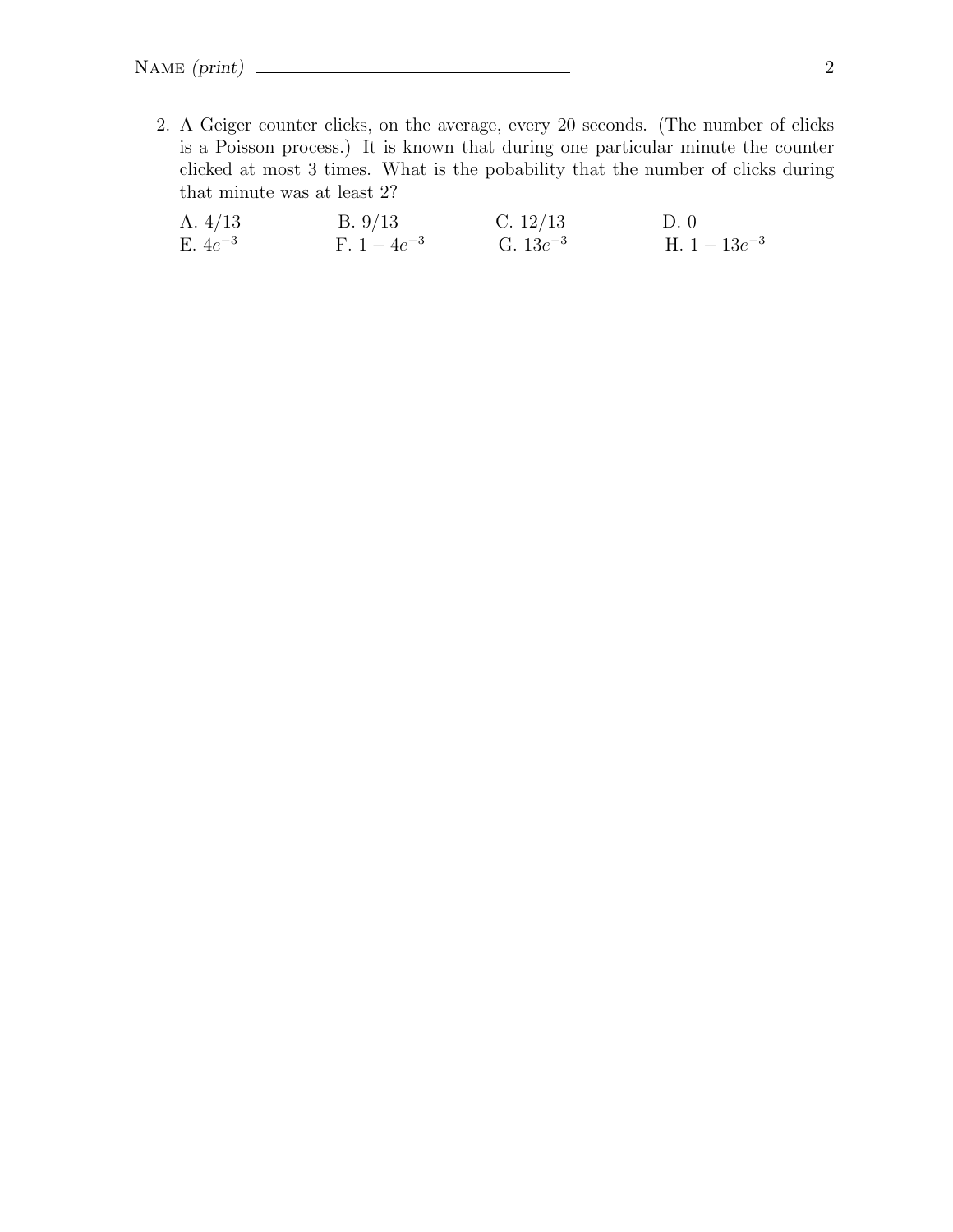3. Find

$$
\frac{\partial^2}{\partial x \partial y} \left( x + xy - 5x^3 + y \ln(x^2 + 1) \right)
$$
  
\nA.  $1 + \frac{1}{x^2 + 1}$  B.  $\left( x + \ln(x^2 + 1) \right) \left( 1 + y - 15x^2 + \frac{2xy}{x^2 + 1} \right)$  C. 0 D.  $1 - \frac{2}{x^2 + 1}$   
\nE.  $\frac{2y}{x^2 + 1} - \frac{4x^2y}{(x^2 + 1)^2} - 30x$  F.  $\frac{y}{x^2 + 1} - \frac{2xy}{(x^2 + 1)^2} - 30x$  G.  $\frac{x^2 + 2x + 1}{x^2 + 1}$  H.  $\frac{x^2 + 3}{x^2 + 1}$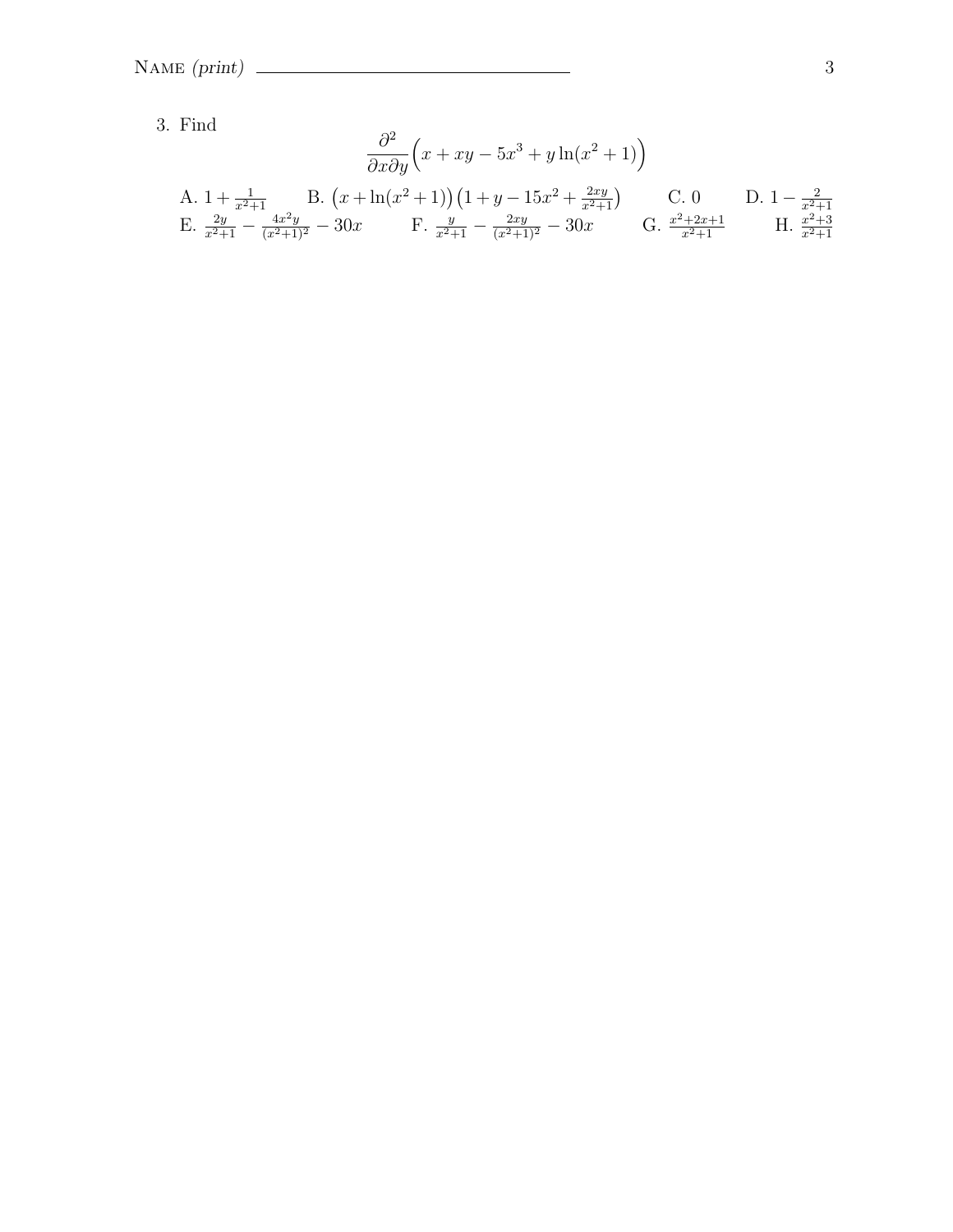4. If the measurements of a and b to the nearest  $1/10$  of an inch are  $a = 10$  inches and  $b = 16$  inches then the maximum percentage error in calculating the area  $A = \pi ab$ of the ellipse  $\frac{x^2}{a^2}$  $rac{x^2}{a^2} + \frac{y^2}{b^2}$  $\frac{y^2}{b^2} = 1$  is closest to:

| A. $2.6\pi\%$  | B. $160\pi\%$ | C. $26\pi\%$      | D. $13/8\%$ |
|----------------|---------------|-------------------|-------------|
| E. $1.60\pi\%$ | F. $\pi\%$    | G. $356/256000\%$ | H. $50\%$   |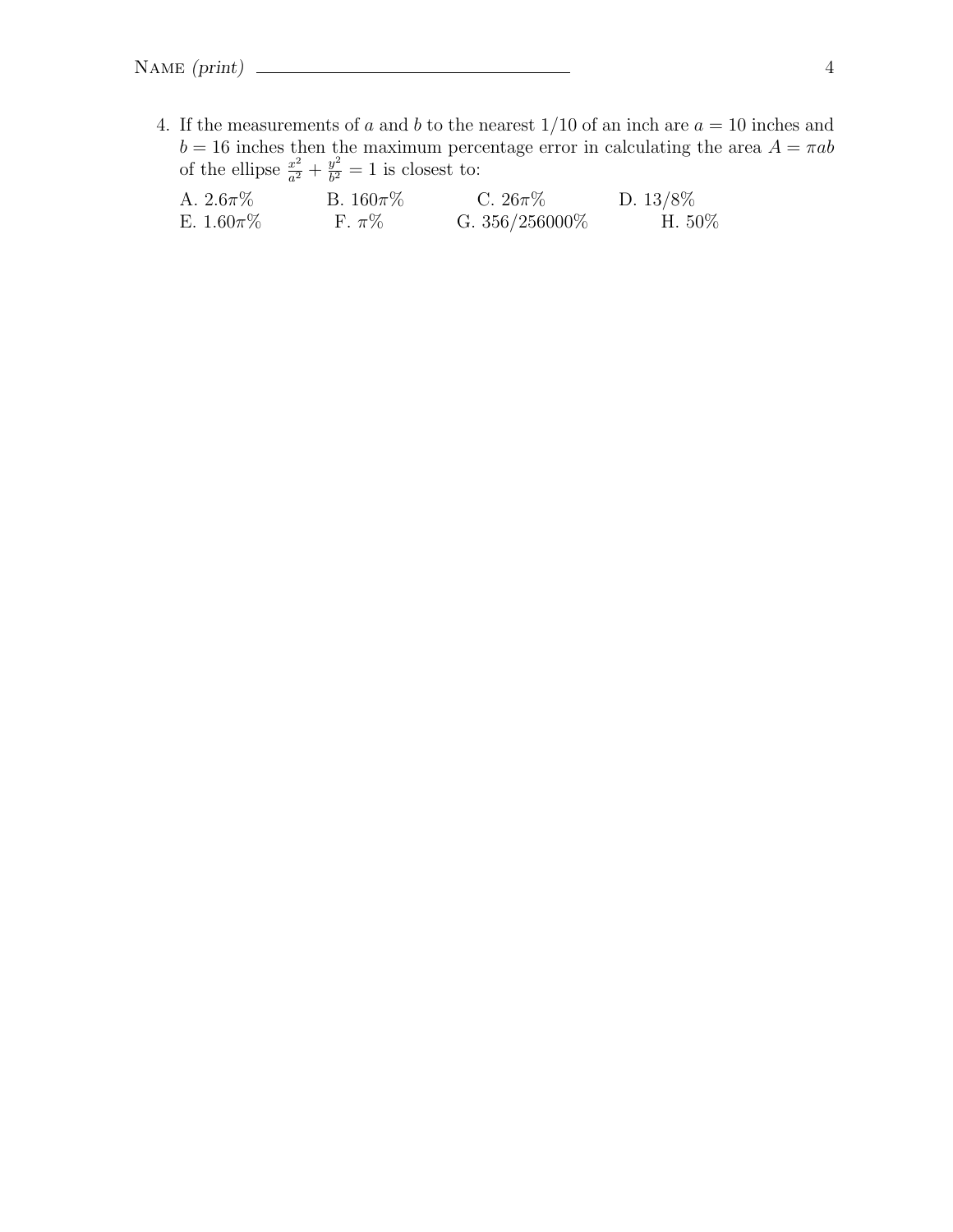5. A simple economy consists of two sectors, agriculture and manufacturing. The input–output matrix is

$$
A := \left[ \begin{array}{cc} .4 & .2 \\ .1 & .3 \end{array} \right].
$$

How many units (in the form [agriculture,manufacturing]) should be produced by each sector to meet the consumer demand of 20 units agriculture and 12 units manufacturing?

| A. $[25, 17]$ | B. [20, 12] | C. [21, 13]   | D. $[40, 24]$ |
|---------------|-------------|---------------|---------------|
| E. $[41, 23]$ | F. [80, 48] | G. $[81, 49]$ | H. $[82, 50]$ |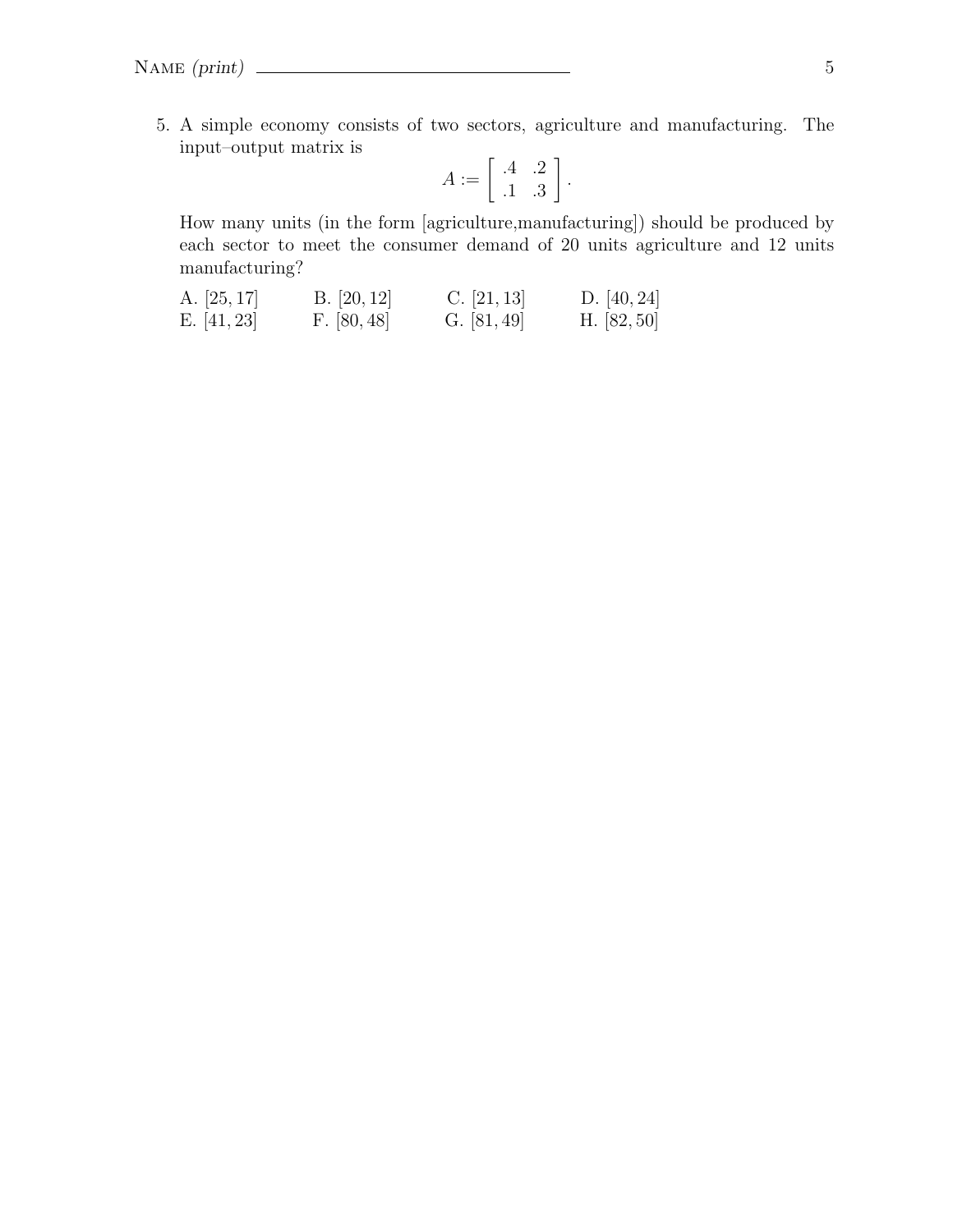- 6. Suppose that a random variable  $X$  is uniformly distributed on the interval  $[1, 6]$ . The expected value of  $1/X$  is:
	- A. ln(6) B. 1/5 C.  $ln(6)/5$ D.  $ln(6)/6$ E.  $ln(5)/6$ F. 1/6 G.  $1/ln(6)$ H. 0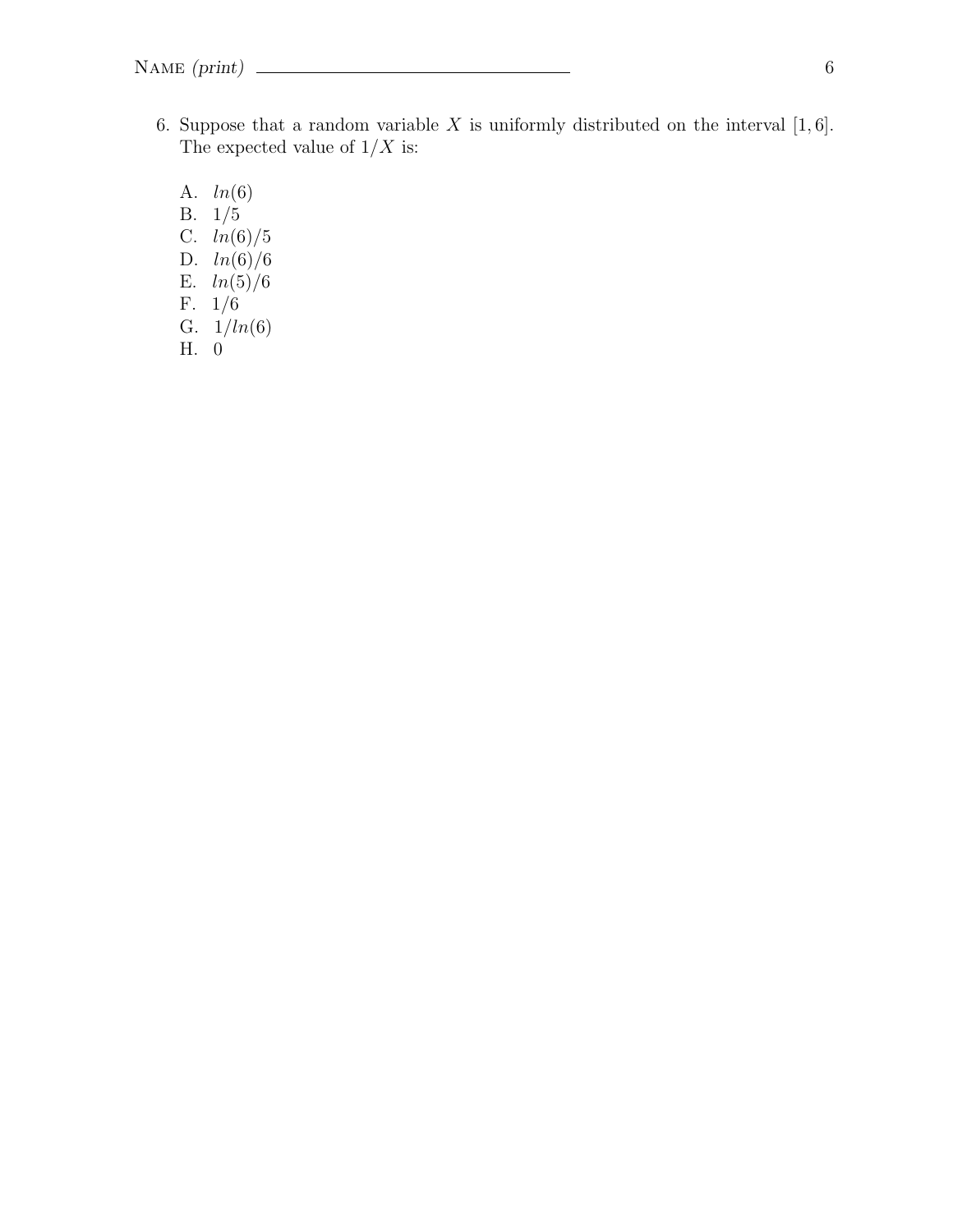7. Let 
$$
w = \ln(1 + \frac{x^2}{2}) - \arctan(x)
$$
 and  $x = 3e^u \cos(v) + v$ . Find  $\frac{\partial w}{\partial u}$  at  $u = v = 0$ .  
A.  $\frac{147}{110}$  B.  $\frac{196}{110}$  C. 0 D.  $\frac{49}{110}$  E.  $\frac{3}{10}$  F. 3 G.  $\frac{4}{10}$  H. undefined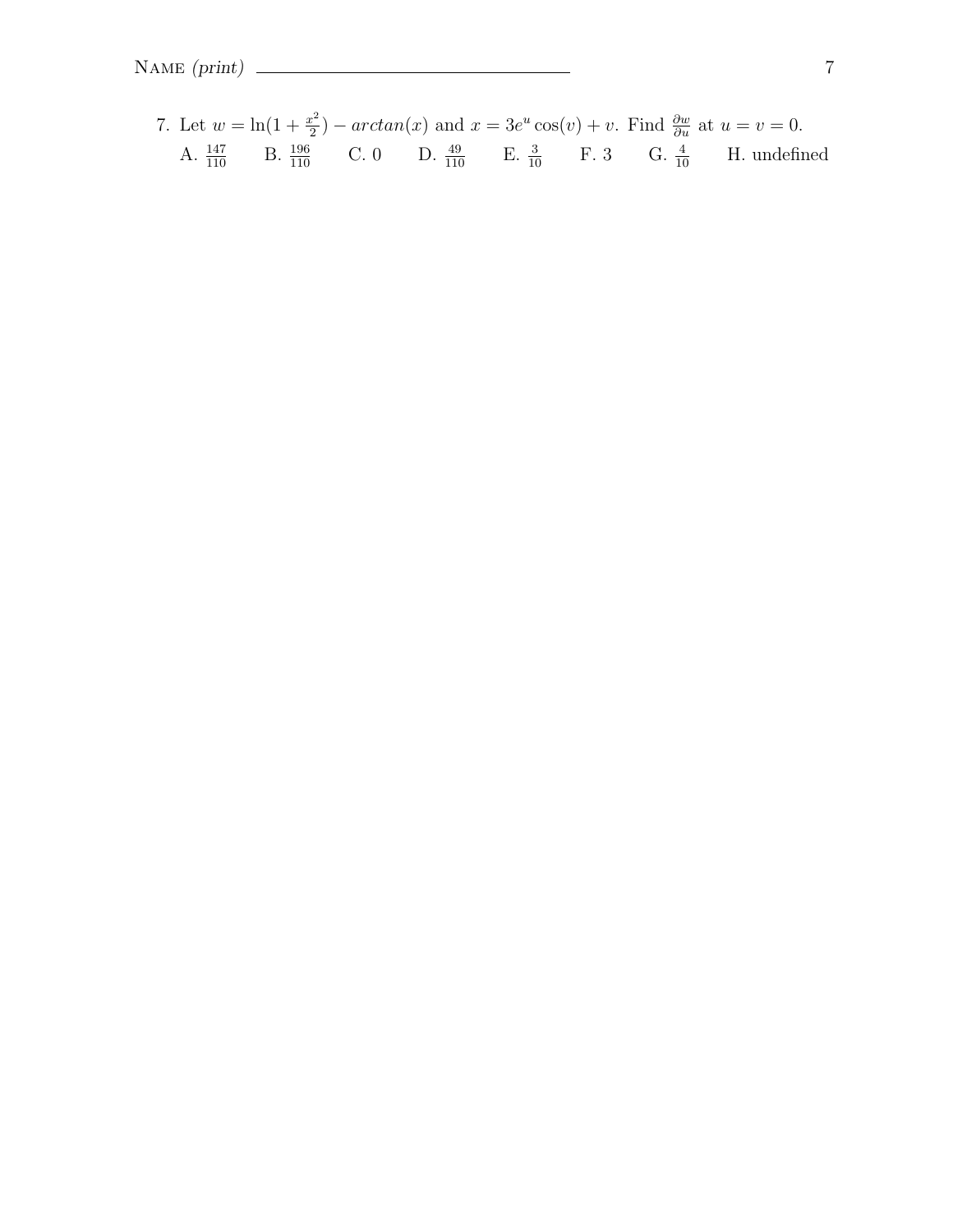- 8. The tangent plane to the ellipsoid  $x^2/4 + y^2 + z^2/9 = 3$  at the point  $(-2, 1, -3)$ intersects the  $x$ -axis at the point:
	- A.  $(4, 0, 0)$ B. (3, 0, 0) C.  $(-3, 0, 0)$ D.  $(2, 0, 0)$ E. (6, 0, 0) F.  $(-6, 0, 0)$ G.  $(1, 0, 0)$ H.  $(-1, 0, 0)$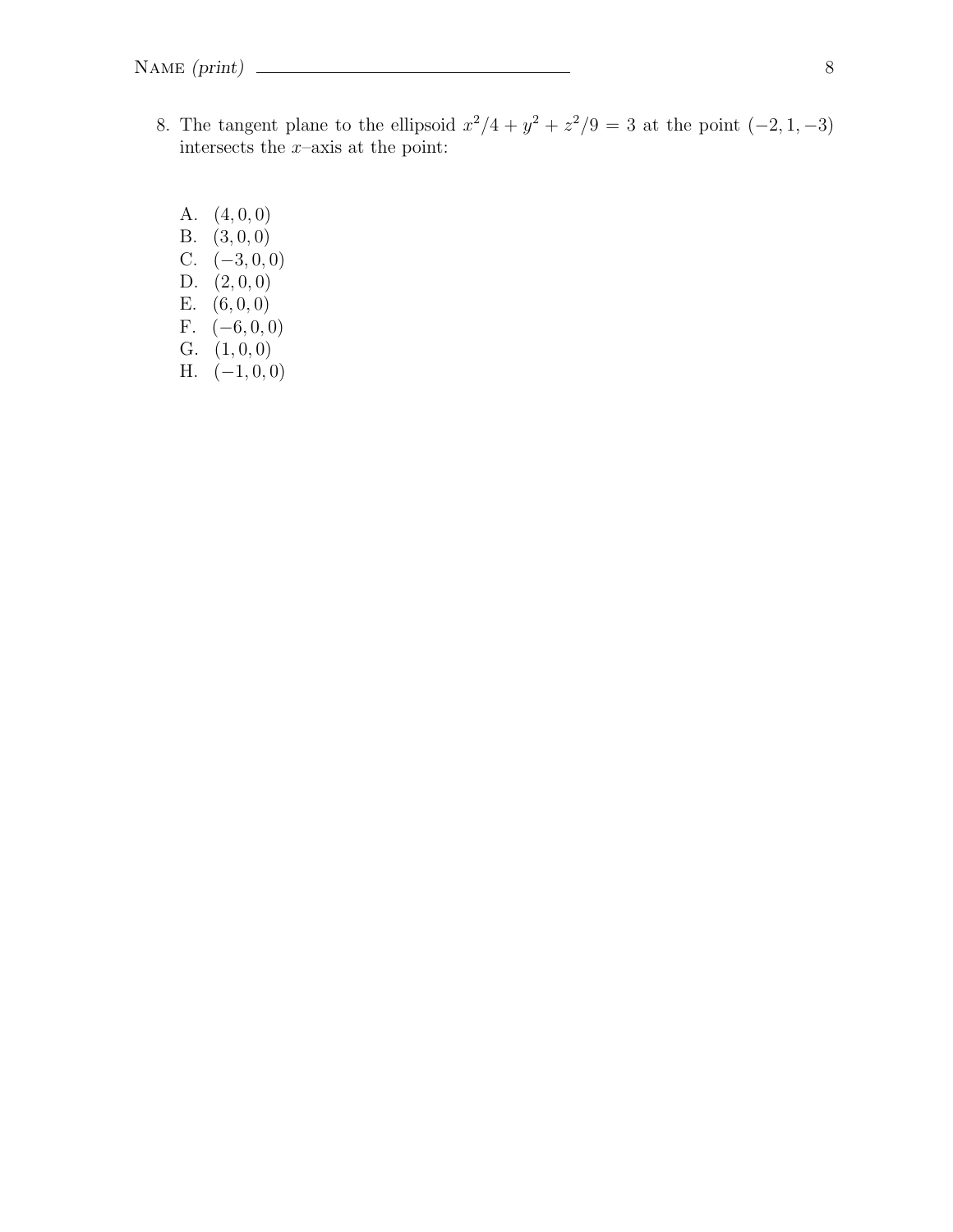9. Given that

$$
A^2 = \begin{pmatrix} 4 & 3 \\ 9 & 7 \end{pmatrix} \quad \text{and} \quad A^3 = \begin{pmatrix} 13 & 10 \\ 30 & 23 \end{pmatrix} \quad \text{find} \quad A^{-1} = \begin{pmatrix} a & b \\ c & d \end{pmatrix}
$$

and compute the sum of the coefficients  $S = a + b + c + d$ . Then  $S =$ 

- A. 4 B. −1 C. −2
- D. −4
- E. 0
- F. 1
- G. 2
- H. 9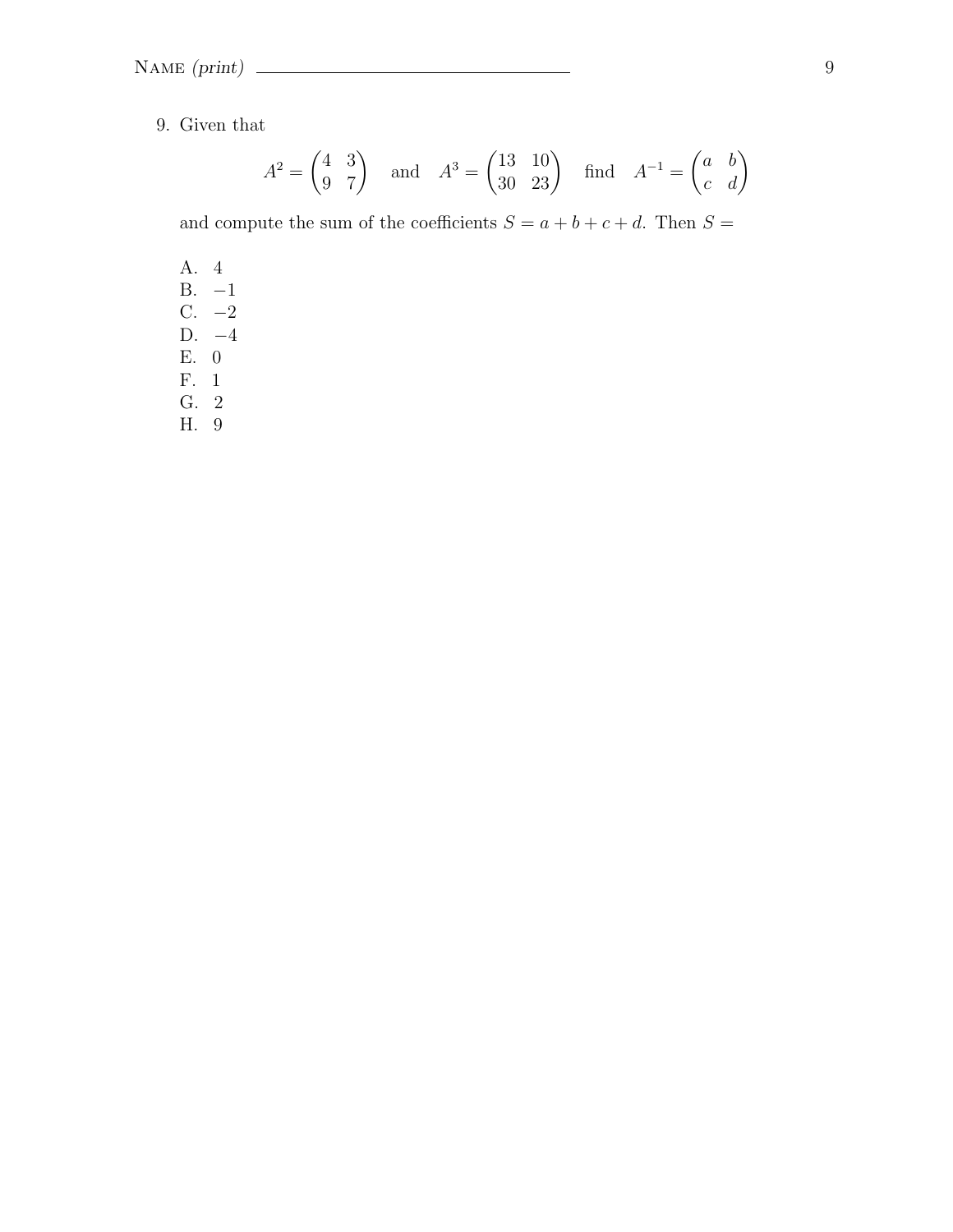- 10. The maximum and minimum of  $f(x, y) = x^2 + 2y^2$  on the circle  $x^2 + y^2 = 1$  are:
	- A.  $max = 1, min = 1$
	- B.  $max = 1, min = 0$
	- C.  $max = 2, min = 0$
	- D.  $max = 2, min = -1$
	- E.  $max = 2, min = 1$
	- F.  $max = 3, min = 1$
	- G.  $max = 3, min = 0$
	- H.  $max = 3, min = 2$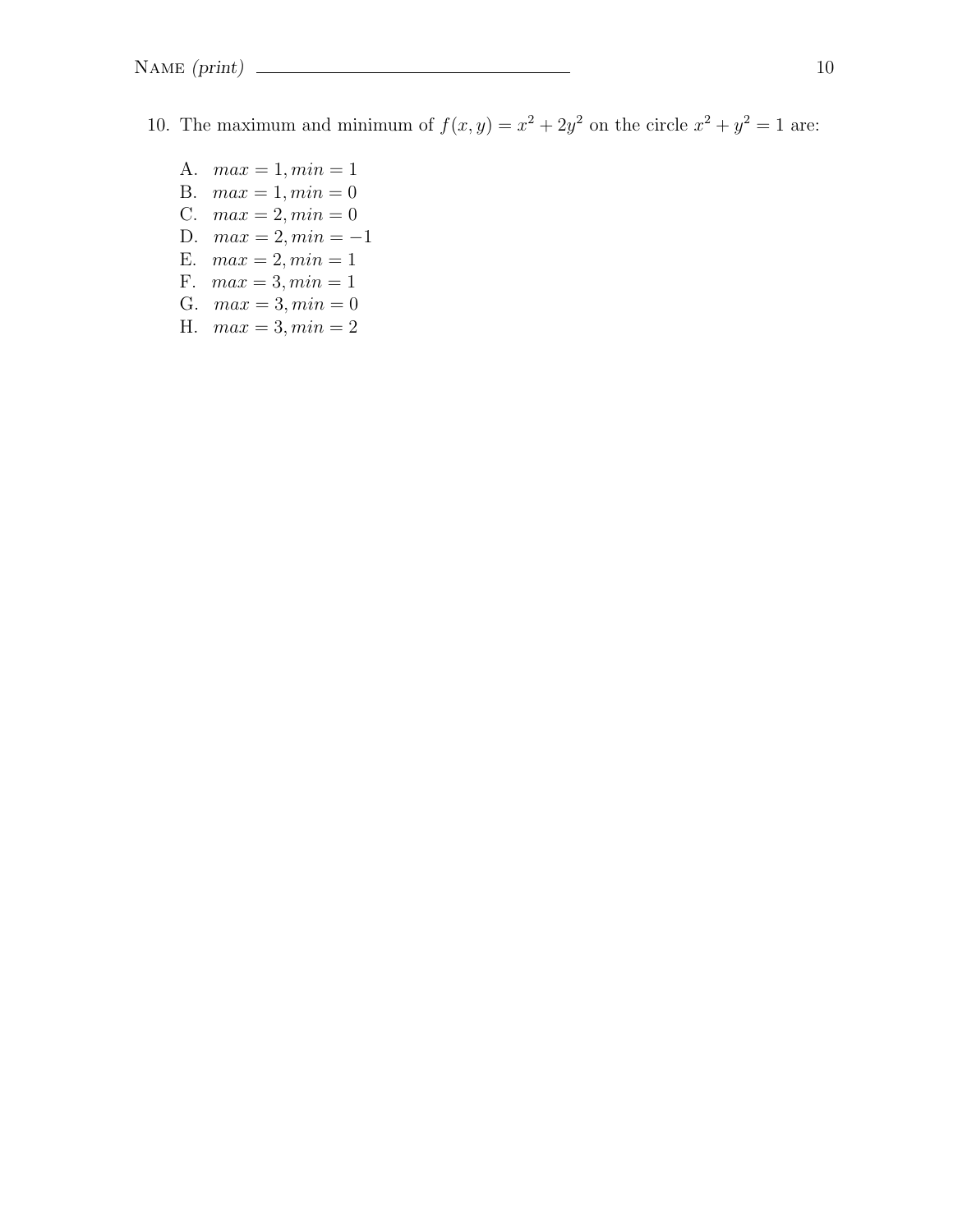11.

$$
\int_1^3 \int_{x-1}^2 e^{y^2} dy dx =
$$

A. 0.  
\nB. 1.  
\nC. e.  
\nD. 
$$
(e^9 - e)/2
$$
.  
\nE.  $e^9 - 1$ .  
\nF.  $(e^4 - 1)/2$ .  
\nG.  $e^4 - 1$ .  
\nH.  $e^9 - e$ .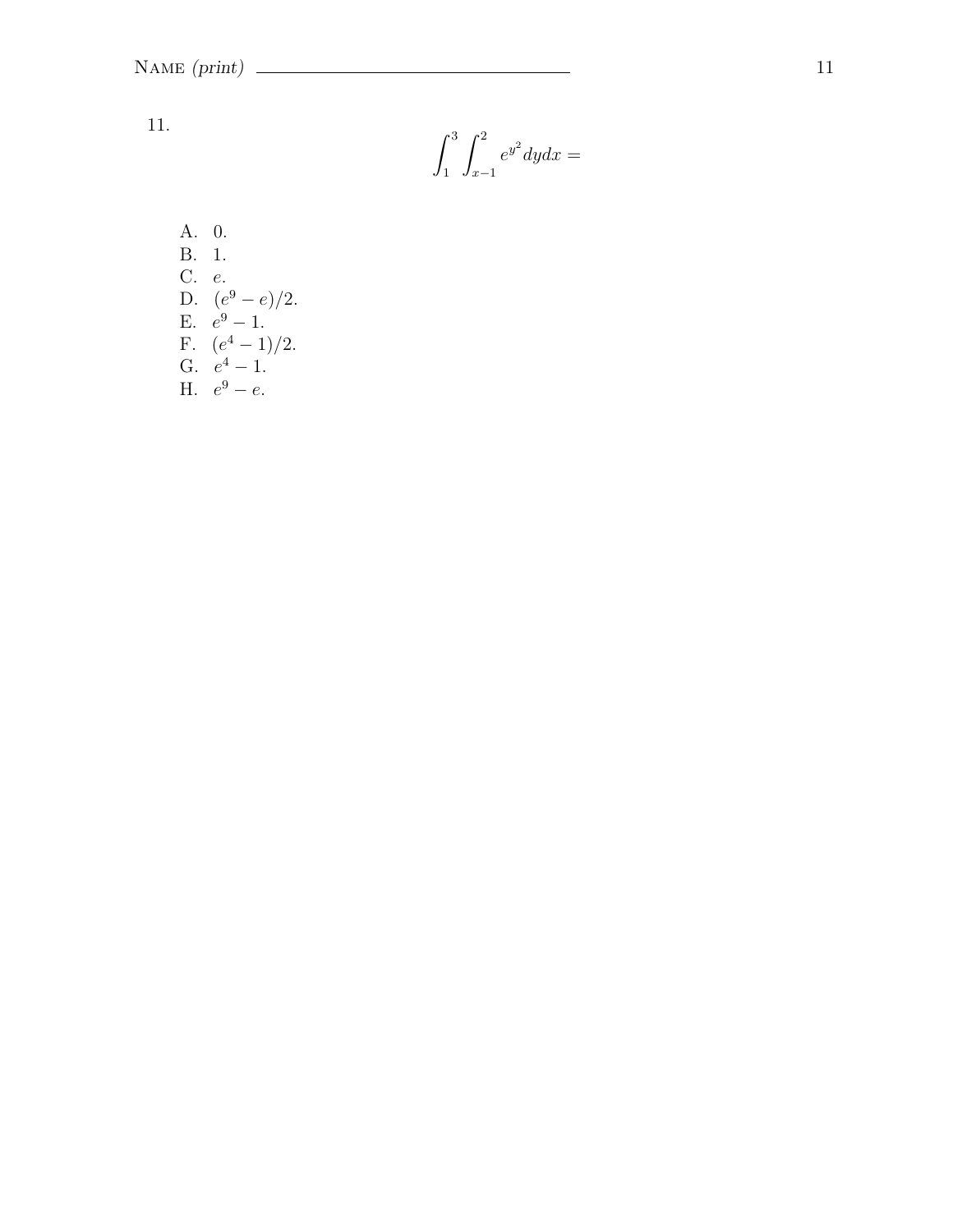12. Which of the following statements regarding the system of equations

$$
\begin{cases}\nx - y + z = 1 \\
x + 2y + 3z = 4 \\
2x + 4y + 6z = k\n\end{cases}
$$

is true ?

- A. The system has a unique solution for any value of k.
- B. The system has a unique solution only when  $k = 8$ .
- C. The system has a unique solution only when  $k = 0$ .
- D. The system only has infinitely many solutions when  $k = 8$ .
- E. The system infinitely many solutions for every value of  $k$ .
- F. The system has a unique solution for  $k = 0$  and infinitely many when  $k = 8$ .
- G. The system never has a solution.
- H. The system has infinitely many solutions when  $k > 0$ , a unique solution when  $k = 0$ , and no solutions for  $k < 0$ .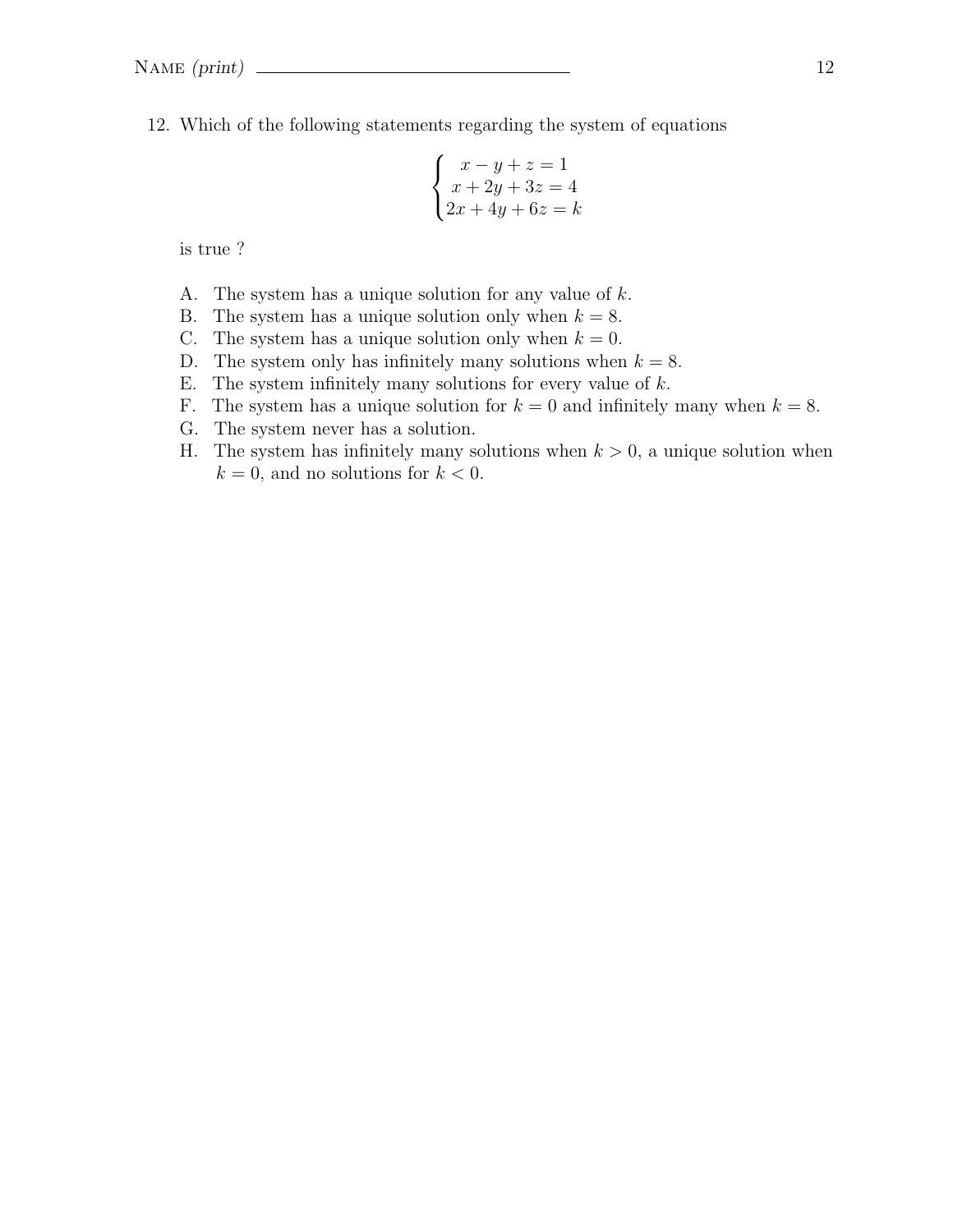13. It has been determined that at a certain intersection cars arriving from the west go straight 10% of the time, turn left 70% of the time, and turn right 20% of the time. It is also known that 80% of drivers use their turn signals regularly (you can assume always) while 20% use them rarely (you can assume never). You, who are heading into the intersection from the west, are sitting behind a driver who does not have his turn signal on. What is the probability that he is turning left?

A. 0.2 B. 0.3 C. 0.4 D. 0.5 E. 0.6 F. 0.7 G. 0.8 H. 0.9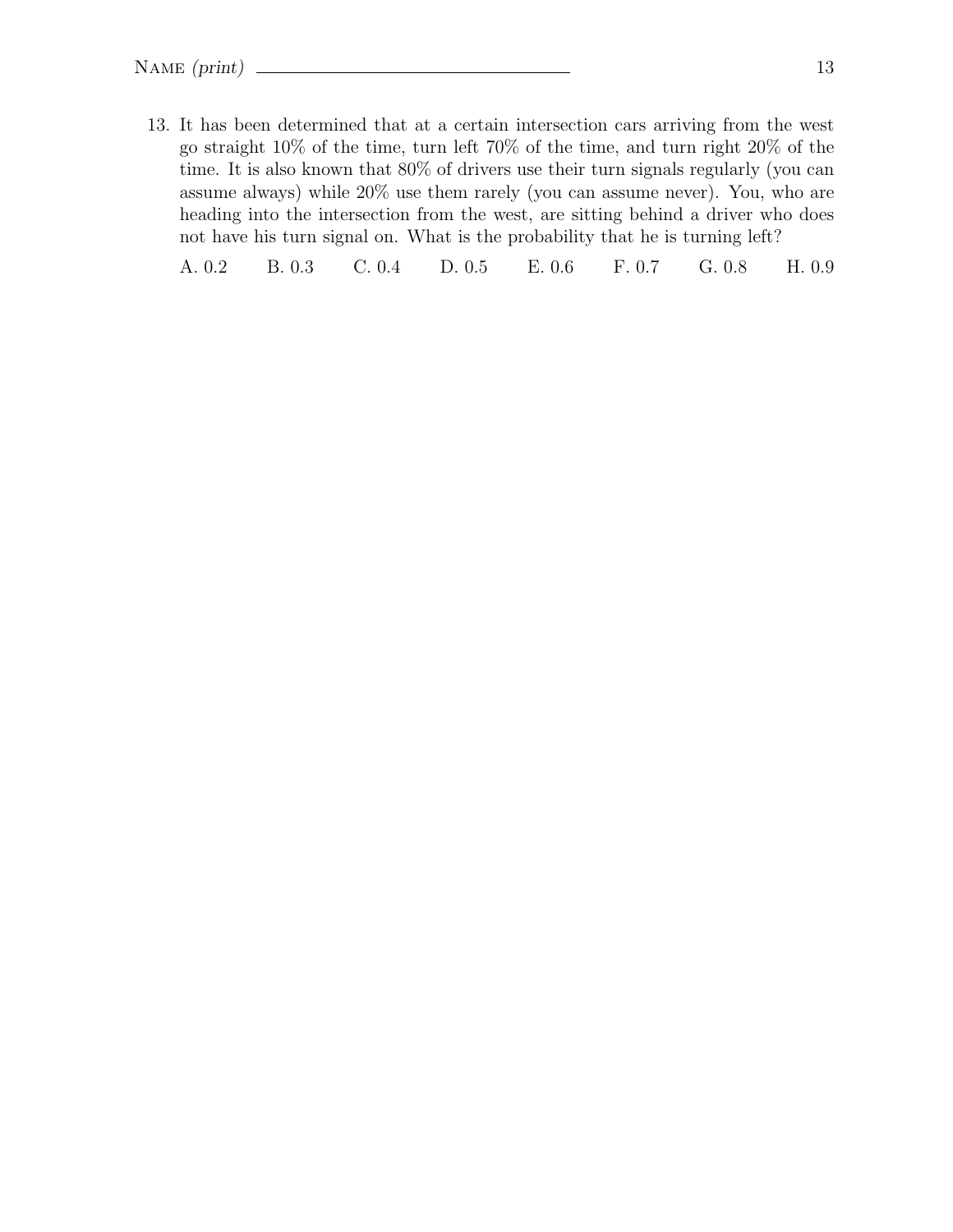14. 
$$
A = \begin{bmatrix} 0 & 3 & -2 \\ 2 & -1 & 1 \\ 3 & 2 & -1 \end{bmatrix}
$$
  
The sum of the entries in the third row of  $A^{-1}$  equals:

A. 
$$
-2
$$
 B. 0 C. 2 D. 4 E. 8 F. 10 G.  $-4$  H.  $-8$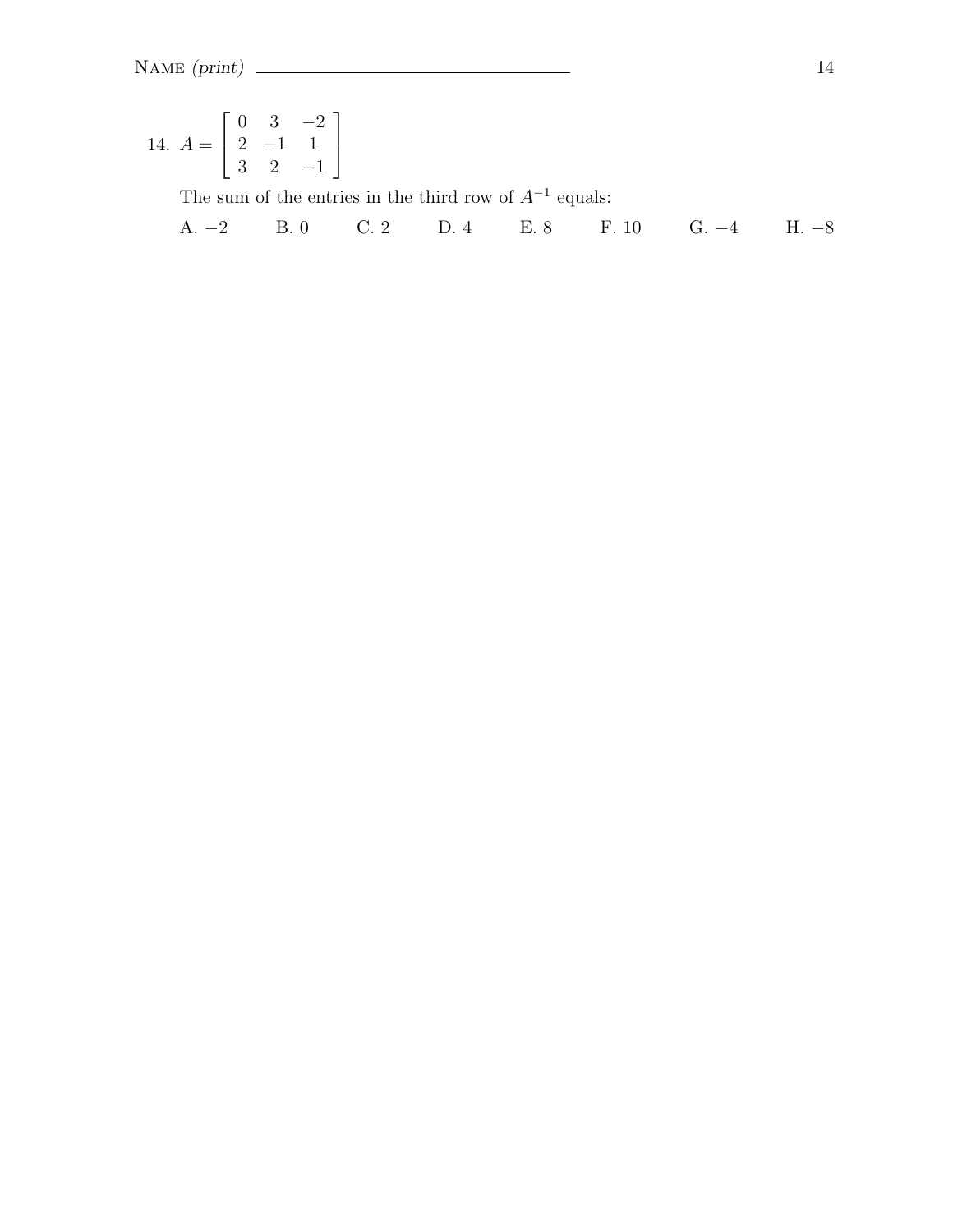15. Suppose a committee of 8 people is selected in a random manner from 15 people. Determine the probability that two particular people, A and B, will both be selected.

A.  $\frac{1}{15}$  B.  $\frac{8!}{15!}$  C.  $\frac{4}{15}$  D.  $\frac{13!}{6!7!}$  $\frac{8!}{15!}$  E.  $\frac{7!}{15!}$  F.  $\frac{13!}{6!8!}$  $\frac{7!}{15!}$  G.  $\frac{13!}{15!}$  H.  $\frac{8!}{6!15}$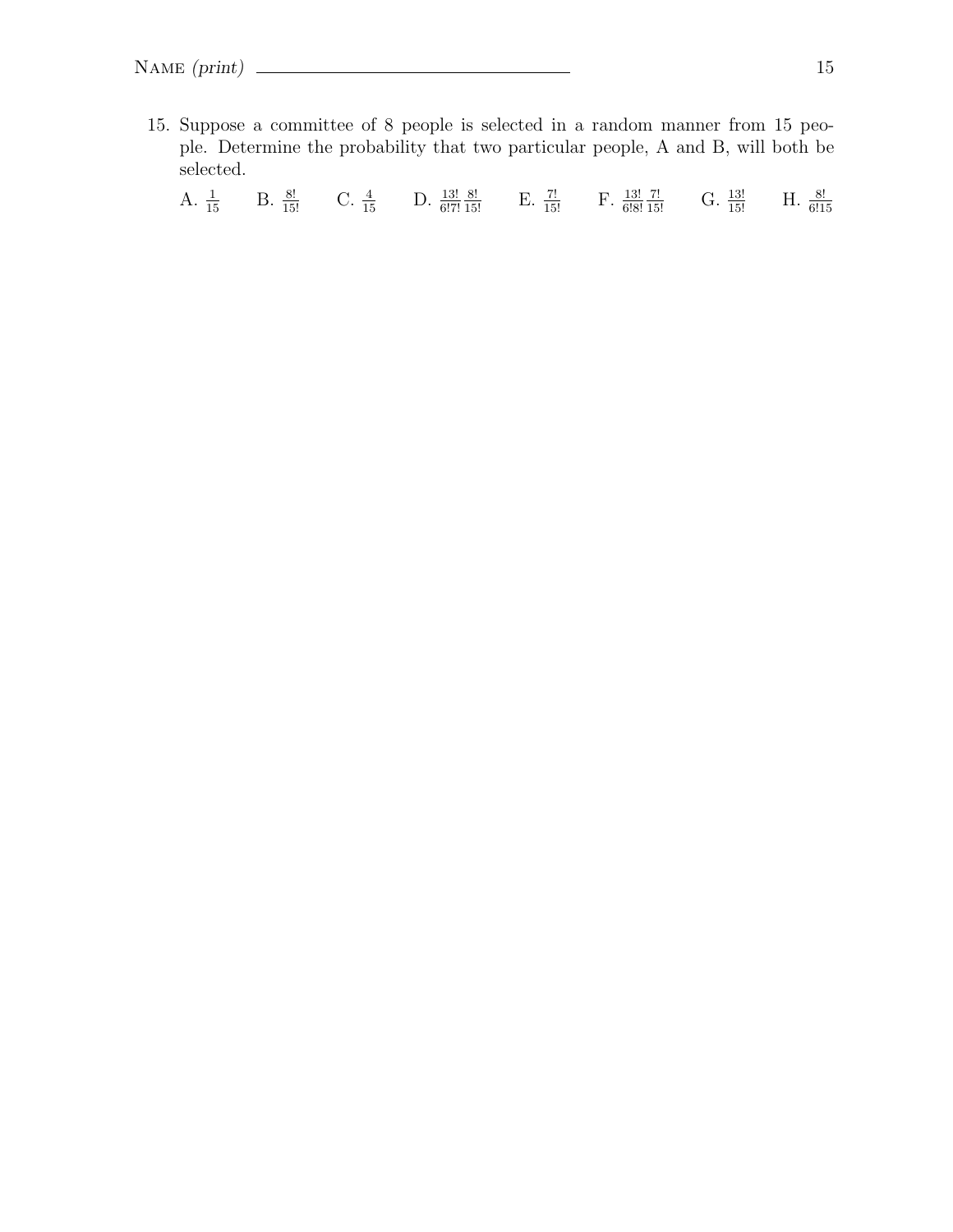16. Consider three events A, B and C. Assume we know  $Pr(A) = .4$ ,  $Pr(B) = .4$ ,  $Pr(C) = .5, Pr(A \cap B \cap C) = .1, Pr(A|C) = .4, Pr(B|C) = .4, and Pr(A|B) = .5.$ Then  $Pr(A \cup B \cup C)$  is:

A. 0 B. 0.2 C. 0.3 D. 0.4 E. 0.5 F. 0.6 G. 0.8 H. 1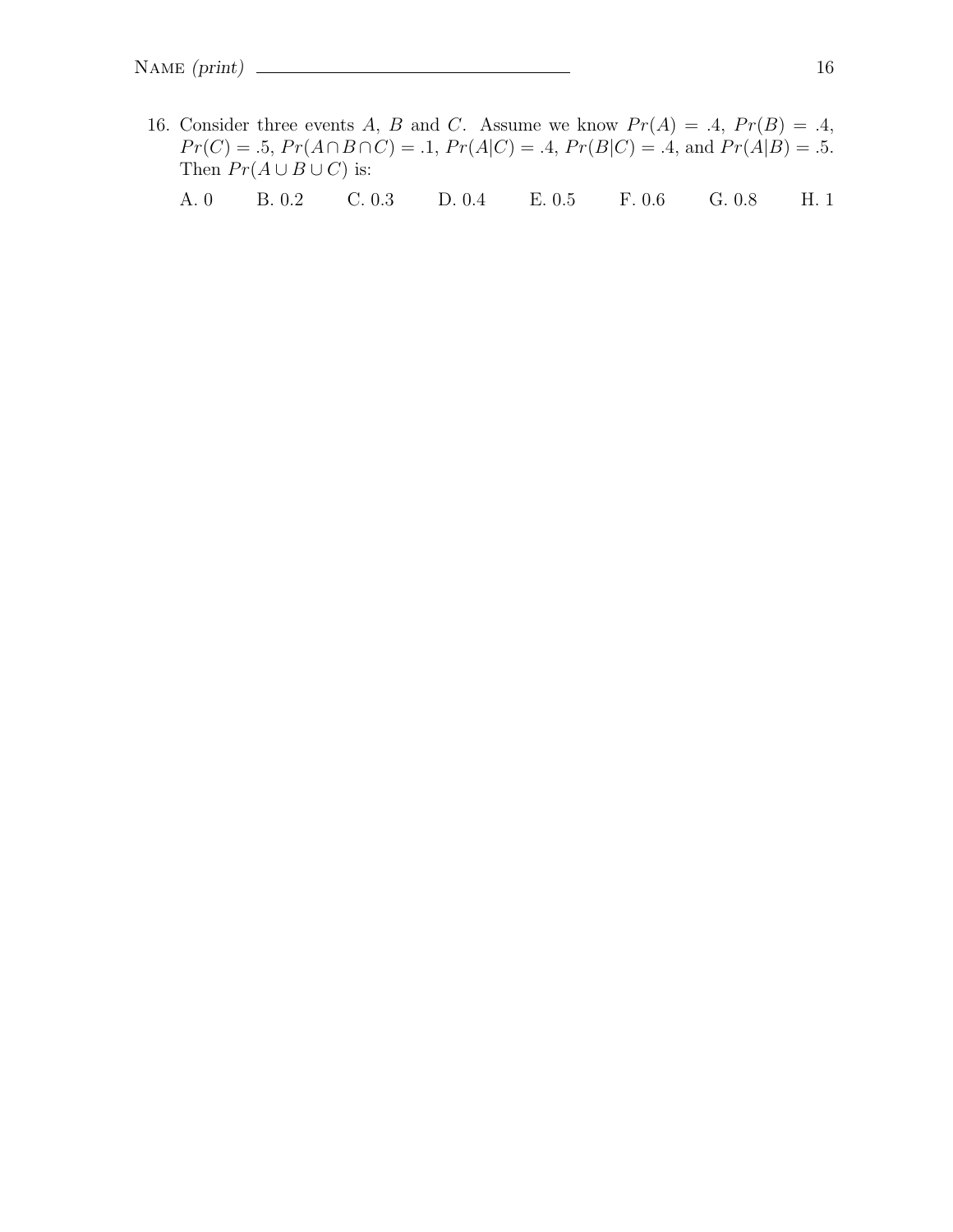- 17. The SAT score of students in a high school has a normal distribution with mean 1000 and standard deviation 200. In order to be admitted to Prestigious University, the SAT score has to be at least 1300. If the high school has 1500 students, and they all applied to PU, the number of students expected to be admitted lies in the range
	- A. 171 − 200 B. 91 − 101 C.  $80 - 91$ D.  $61 - 80$ E.  $31 - 60$ F. 151 − 171 G.  $102 - 150$ H.  $0-30$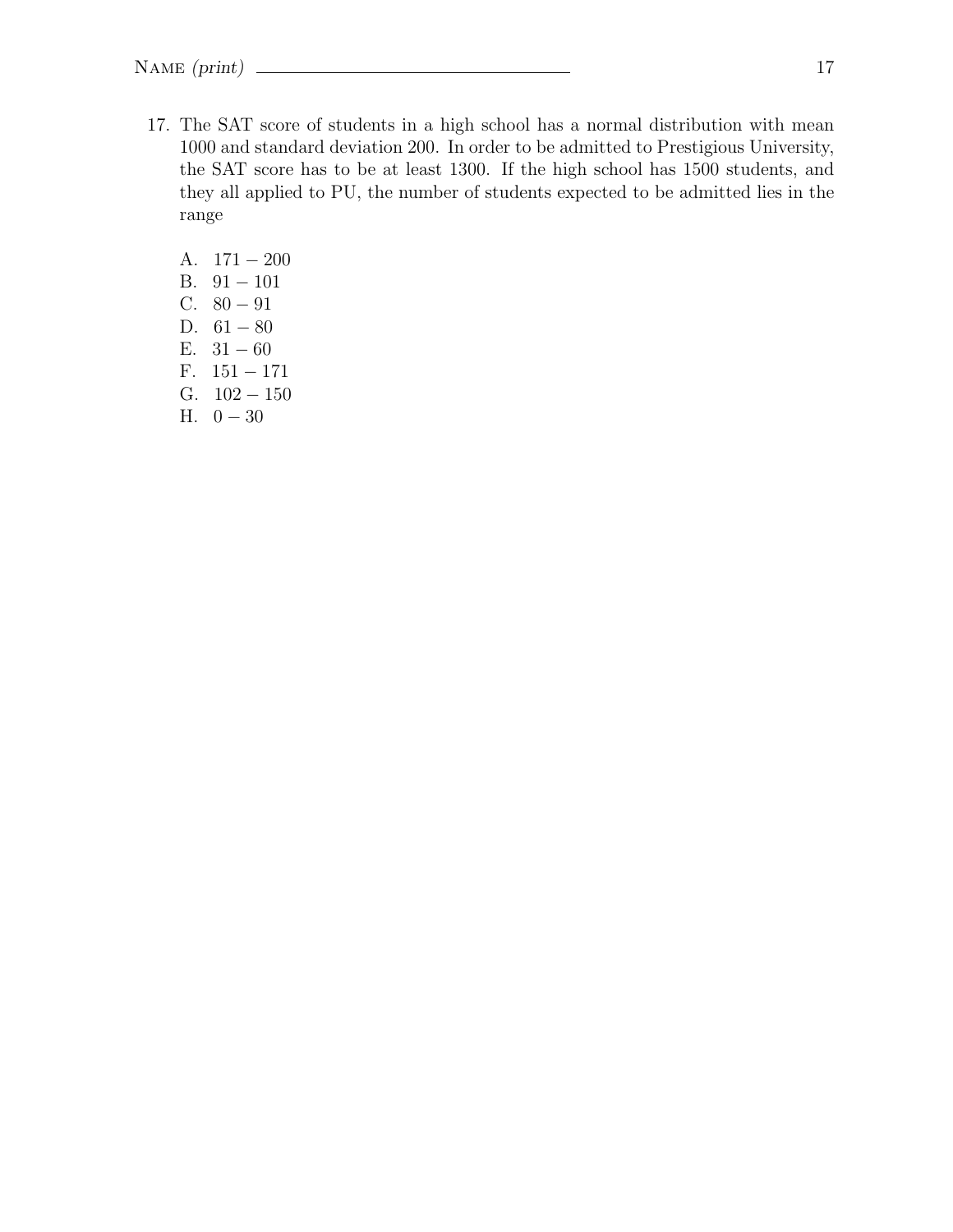- 18. An economy depends on two basic products: coal and gas. In order to produce 1 unit of coal, one needs 0.5 units of coal and 0.25 units of gas. In order to produce 1 unit of gas, one needs 0.4 units of coal and 0.2 units of gas. What should the production be in order to satisfy a final demand of 2 million units of coal and 4 million units of gas ?
	- A. 9.3 million units of coal and 2 million units of gas.
	- B. 10.67 million units of coal and 8.33 million units of gas.
	- C. 8.67 million units of coal and 6.33 million units of gas.
	- D. 5.3 million units of coal and 6.33 million units of gas.
	- E. 10.67 million units of coal and 4.33 million units of gas.
	- F. 5.3 million units of coal and 8.33 million units of gas.
	- G. 3.3 million units of coal and 8.33 million units of gas.
	- H. 11.3 million units of coal and 8.33 million units of gas.